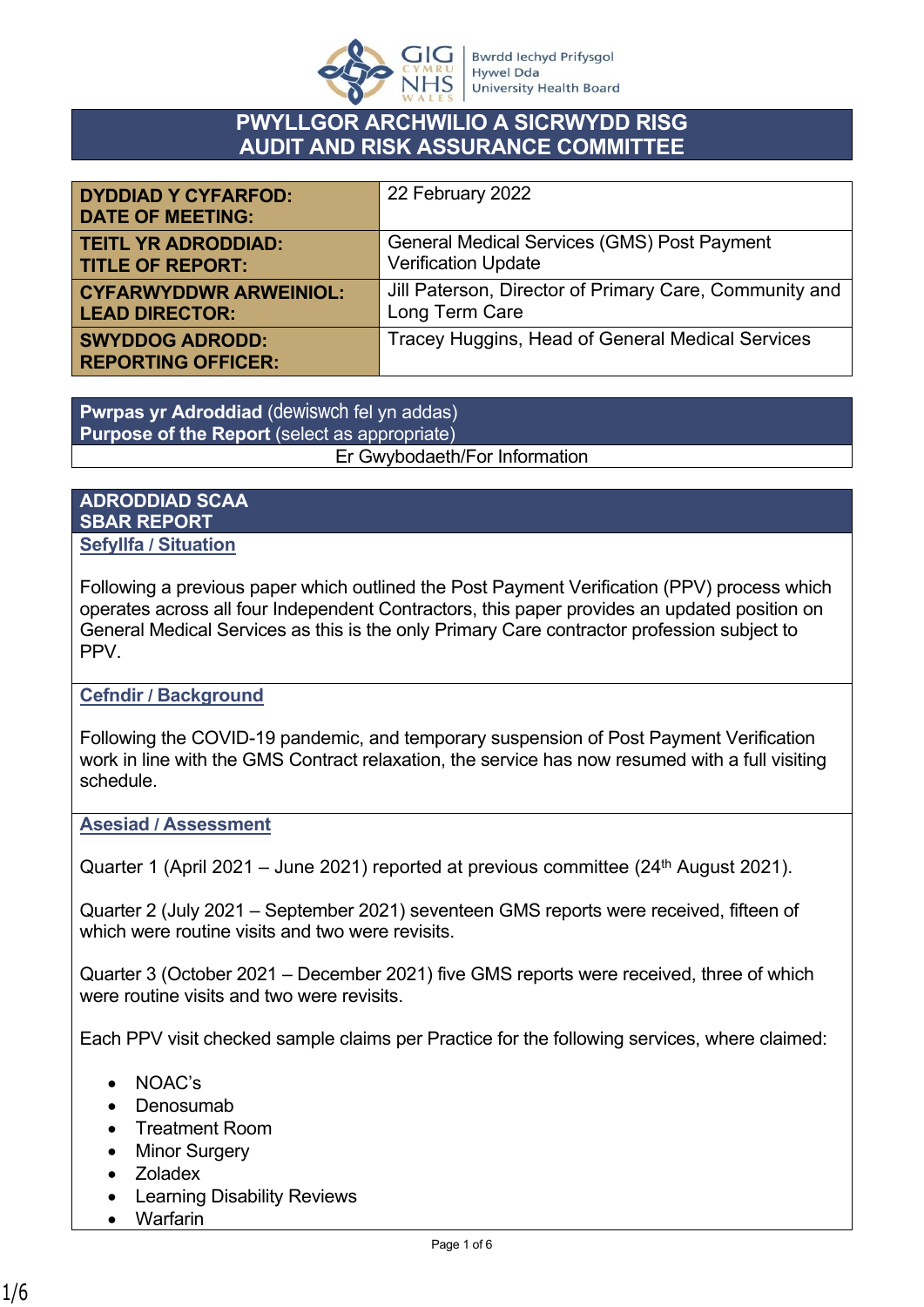- $\bullet$  Flu
- Hep B
- Substance Misuse
- Insulin Initiation
- Pertussis
- MMR
- Pneumo over 65
- GL<sub>P1</sub>

Of the visits in Q2, one was flagged as "Red/High Risk" due to a claim error rate of 17.10%. Of note for this visit:

- This was a routine visit
- Previous Post Payment Verification reports have been reported as low risk with claim error rates of 0.97% and 0.87% in the previous two visits.
- The sample of claims for this most recent visit was taken from April 2019 to March 2020. During this period, a total of 2,042 claims were submitted with a value of £34,645.48.
- A total of 310 claims were analysed across 13 Enhanced Services. Of these claims, 54 errors were found which represented an average error rate of 8.71%. The overall administrative error rate was 0.32% and the overall claim error rate was 17.10%.
- Following the audit, the 53 claims that were identified and fees totalling £1,124.55 have been recovered due to insufficient evidence being presented.
- Based on the error rate identified during the verification audit, it was recommended that a revisit was undertaken to further review claims due to errors found whilst sampling the Anti-Coagulation (Warfarin B), Immunisations (HPV, MenACWY and MMR), Near Patient Testing, Substance Misuse and Zoladex Enhanced Service claims.

In this case of a red/high risk visit outcome, the practice was requested to:

- Continue to develop and implement robust administrative procedures to ensure the accurate submission of Enhanced Service claims.
- Be mindful to ensure the accurate submission of enhanced service claims as per the specification requirements.
- Ensure that therapy, site of injection, batch number, lot number and expiry date are routinely recorded in the patient's lifelong medical record.
- Ensure that prescriptions for Near Patient Testing are only issued when the patients have had appropriate blood tests.
- Ensure that appropriate blood tests are taken as per Enhanced Service protocol for Near Patient Testing stabilised monitoring.
- Ensure all Patients who are claimable under the NOAC enhanced service have documented in their lifelong medical record evidence of an initiation review, counselling and blood monitoring required as per the Enhanced Service protocol.

Of the visits in Q3, one was flagged as "Red/High Risk" due to a claim error rate of 35.7%. Of note for this visit:

- This was a revisit following a previous recommendation from a routine visit.
- This is now a Health Board Managed Practice so there is no financial risk as there are no external financial transactions made for Enhanced Services delivered by Managed Practices.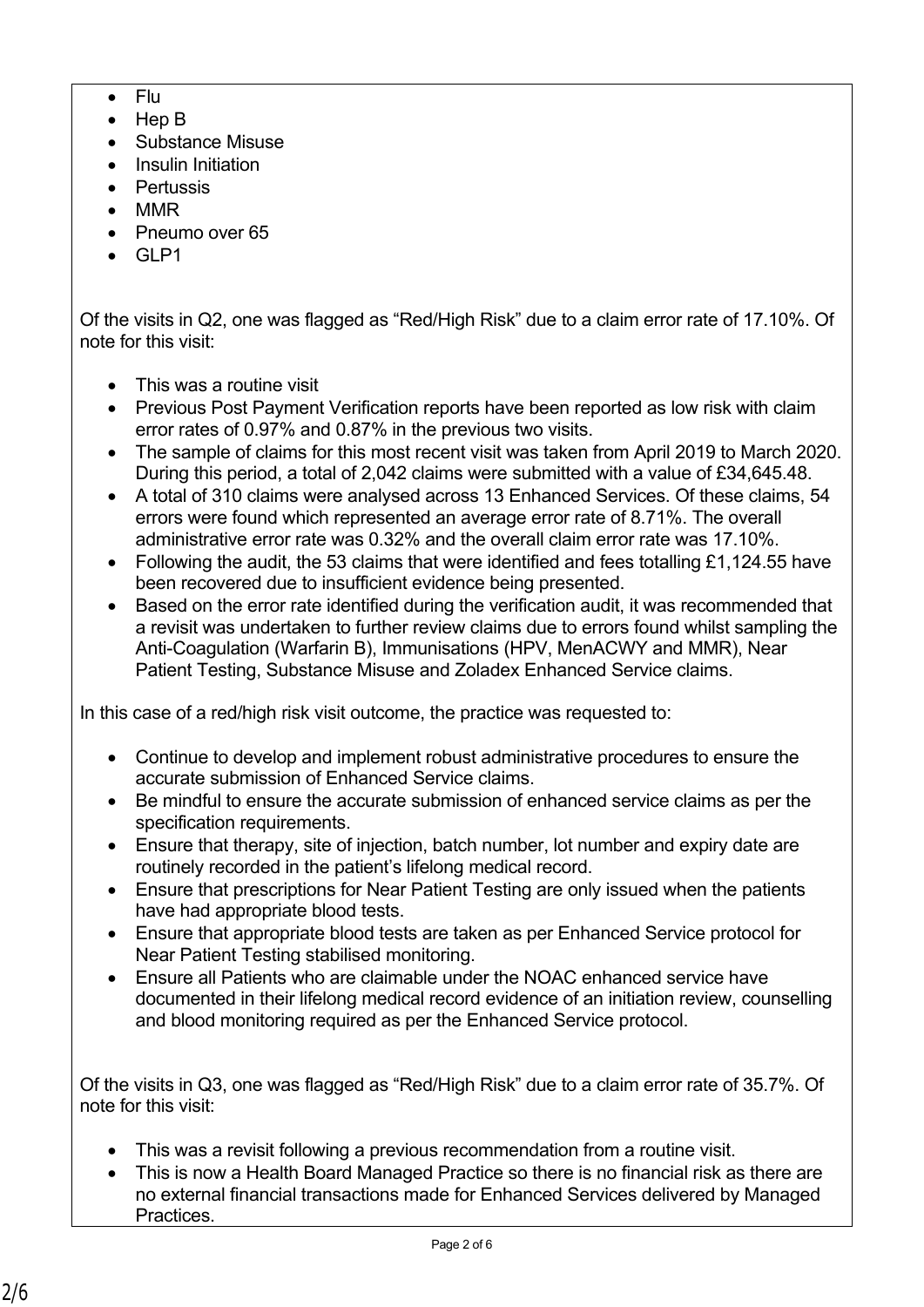- Previous Post Payment Verification reports have been reported as high/medium risk with claim error rates of 15.62% and 8.7% in the previous two visits.
- A total of 95 claims were analysed across the one Enhanced Service. Of these claims, 34 errors were found which represented an average error rate of 17.89%. The overall administrative error rate was 0% and the overall claim error rate was 35.79%.
- There were no administrative errors identified during the visit.

In this case of a red/high risk visit outcome, the practice was requested to:

- Continue to develop and implement robust administrative procedures to ensure the accurate submission of Enhanced Service claims.
- Ensure that appropriate blood tests are taken as per Enhanced Service protocol for Anticoagulation monitoring/DOAC/DOAR monitoring.
- As this was a revisit and 100% of claims were verified, it was recommended not to undertake a revisit to further review due to errors found whilst sampling the DOAC/DOAR Enhanced Service claims.
- The PPV department would normally recommend that a recovery of £3515.00 is made but as the practice is Health Board led the recovery will not be made and the PPV department recommended that the file is closed.

| Summary of Visits Q1 - Q3 2021/2022 |                      |                       |                 |                         |                 |
|-------------------------------------|----------------------|-----------------------|-----------------|-------------------------|-----------------|
| <b>Visit</b><br>date                | <b>Visit</b><br>type | <b>Sample</b><br>size | Claim<br>errors | <b>Claim error</b><br>% | <b>Recovery</b> |
| $May-21$                            | Routine              | 382                   | 12              | 3.14%                   | £300.28         |
| $Jul-21$                            | Routine              | 573                   | 15              | 2.62%                   | £499.74         |
| Apr-21                              | Routine              | 330                   | $\overline{4}$  | 1.21%                   | £222.54         |
| <b>Jun-21</b>                       | Routine              | 216                   | 12              | 5.56%                   | £190.38         |
| $Jun-21$                            | Routine              | 507                   | 6               | 1.18%                   | £320.40         |
| $Jul-21$                            | Routine              | 520                   | 11              | 2.12%                   | £1,037.89       |
| Aug-21                              | Routine              | 379                   | 36              | 9.50%                   | £1,976.73       |
| Sep-21                              | Routine              | 325                   | 14              | 4.31%                   | £417.76         |
| $Jul-21$                            | Routine              | 569                   | 10              | 1.76%                   | £357.36         |
| <b>Jun-21</b>                       | Routine              | 318                   | 19              | 5.97%                   | £766.67         |
| Oct-21                              | Routine              | 400                   | 6               | 1.50%                   | £414.01         |
| $Dec-21$                            | Routine              |                       |                 | Visit file in progress  |                 |
| $May-21$                            | Routine              | 310                   | 53              | 17.10%                  | £1,124.55       |
| $Jul-21$                            | Routine              | 351                   | 14              | 3.99%                   | £471.62         |
| Aug-21                              | Routine              | 440                   | 27              | 6.14%                   | £700.59         |
| Aug-21                              | Routine              | 497                   | 5               | 1.01%                   | £462.22         |
| Aug-21                              | Routine              | 353                   | 11              | 3.12%                   | £553.02         |
| $Jul-21$                            | Routine              | 408                   | 10              | 2.45%                   | £589.78         |
| Sep-21                              | Routine              | 273                   | 8               | 2.93%                   | £470.72         |
| Sep-21                              | Routine              |                       |                 | Visit file in progress  |                 |
| Aug-21                              | Routine              |                       |                 | Visit file in progress  |                 |
| May-21                              | Routine              | 673                   | 28              | 4.16%                   | £522.14         |
| Oct-21                              | Routine              | 248                   | 1               | 0.40%                   | £25.84          |
| Aug-21                              | Routine              | 275                   | 23              | 8.36%                   | £937.13         |
| Aug-21                              | Routine              |                       |                 | Visit file in progress  |                 |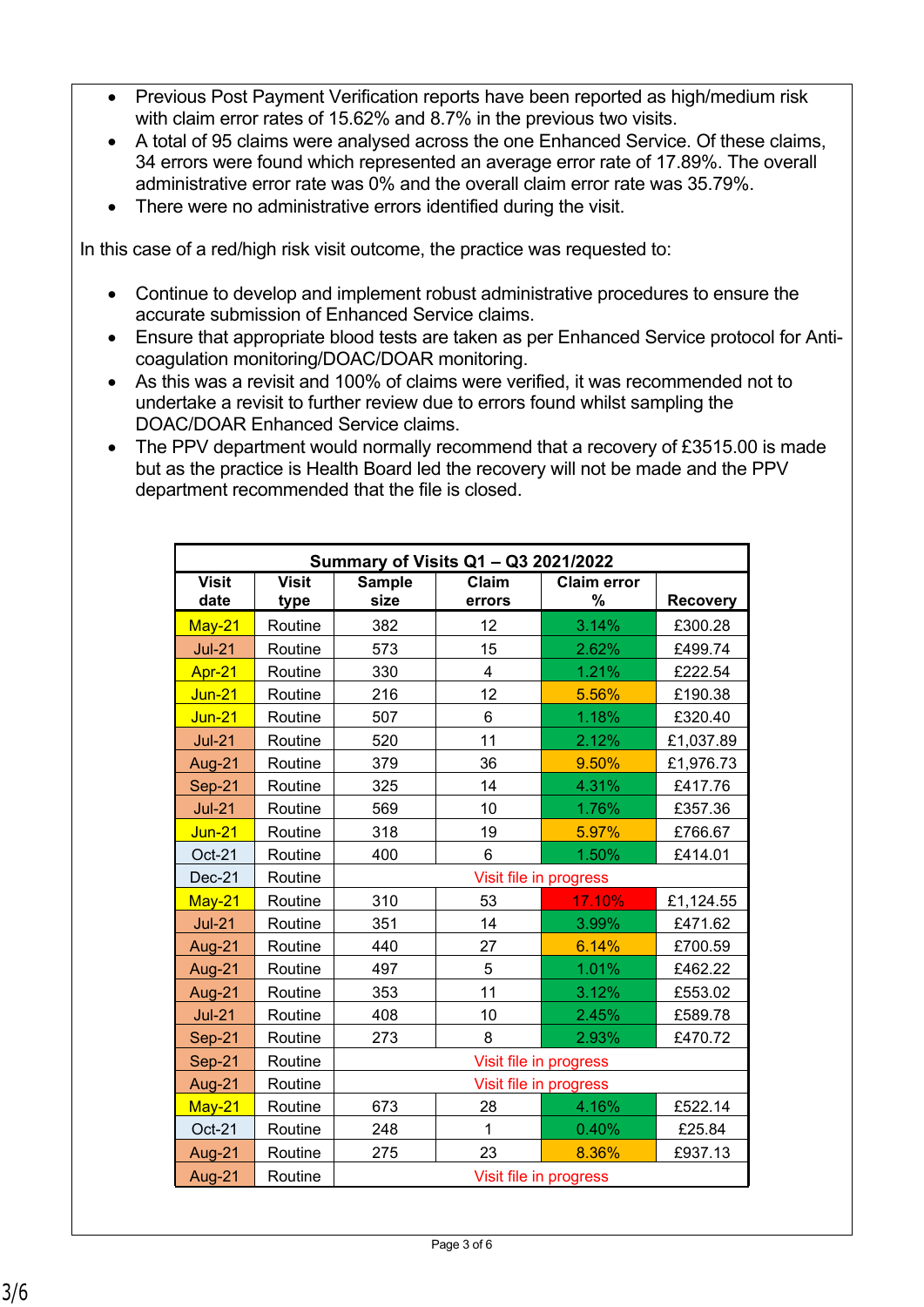| <b>Visit 3</b>       |                      |                       |                 |                         |                 |
|----------------------|----------------------|-----------------------|-----------------|-------------------------|-----------------|
| <b>Visit</b><br>date | <b>Visit</b><br>type | <b>Sample</b><br>size | Claim<br>errors | <b>Claim error</b><br>% | <b>Recovery</b> |
| $Oct-21$             | <b>REVISIT</b>       | 95                    | 34              | 35.79%                  | £3,515.00       |
| Sep-31               | <b>REVISIT</b>       |                       |                 | Visit file in progress  |                 |
| $Dec-21$             | <b>REVISIT</b>       |                       |                 | Visit file in progress  |                 |
| Aug-21               | <b>REVISIT</b>       | 37                    |                 | 2.70%                   | £110.00         |

The PPV Team have agreed to host a number of Practice Manager Training roadshow events to assist with learning for practices who are finding particular enhanced service claims challenging. The first specifications to be covered for Hywel Dda will be Near Patient Testing, Denosumab and Zoladex, which will be delivered on  $16<sup>th</sup>$  March 2022 – these areas have been chosen following an analysis of errors made and trend data from each Health Board. The training sessions will be delivered remotely via TEAMS and there will be an open Q & A session after each presentation. The sessions will be recorded for those practices who are unable to attend.

#### **Argymhelliad / Recommendation**

The Audit & Risk Assurance Committee is asked to note the contents of this report.

| Amcanion: (rhaid cwblhau)<br><b>Objectives: (must be completed)</b>                    |                                                                                                                                                                                                                                                                                                                                                                                                                                                                                                                                                                                                                                                                                                                                                                                                                                                                                                                                                                                                              |
|----------------------------------------------------------------------------------------|--------------------------------------------------------------------------------------------------------------------------------------------------------------------------------------------------------------------------------------------------------------------------------------------------------------------------------------------------------------------------------------------------------------------------------------------------------------------------------------------------------------------------------------------------------------------------------------------------------------------------------------------------------------------------------------------------------------------------------------------------------------------------------------------------------------------------------------------------------------------------------------------------------------------------------------------------------------------------------------------------------------|
| <b>Committee ToR Reference:</b><br>Cyfeirnod Cylch Gorchwyl y Pwyllgor:                | 3.1 The Committee shall review the adequacy of the<br>UHB's strategic governance and assurance<br>arrangements and processes for the maintenance of an<br>effective system of good governance, risk management<br>and internal control, across the whole of the<br>organisation's activities (both clinical and non-clinical)<br>that supports the achievement of the organisation's<br>objectives.<br>3.3 In carrying out this work, the Committee will<br>primarily utilise the work of Internal Audit, Clinical Audit,<br>External Audit and other assurance functions, but will<br>not be limited to these audit functions. It will also seek<br>reports and assurances from directors and managers<br>as appropriate, concentrating on the overarching<br>systems of good governance, risk management and<br>internal control, together with indicators of their<br>effectiveness.<br>3.15 Receive an assurance on Post Payment<br>Verification Audits through quarterly reporting to the<br>Committee. |
| Cyfeirnod Cofrestr Risg Datix a Sgôr<br>Cyfredol:<br>Datix Risk Register Reference and | Not applicable                                                                                                                                                                                                                                                                                                                                                                                                                                                                                                                                                                                                                                                                                                                                                                                                                                                                                                                                                                                               |
| Score:                                                                                 |                                                                                                                                                                                                                                                                                                                                                                                                                                                                                                                                                                                                                                                                                                                                                                                                                                                                                                                                                                                                              |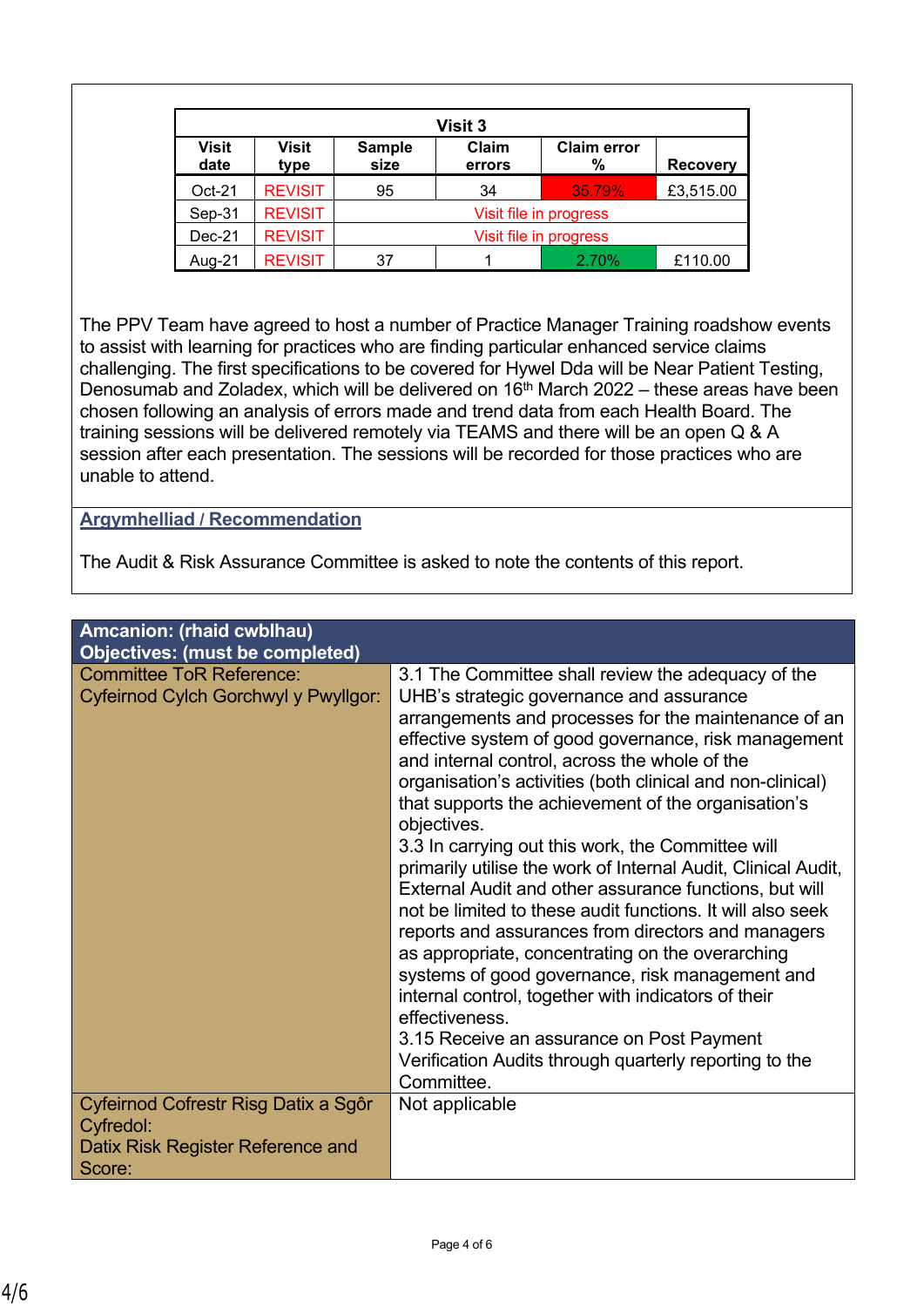| Safon(au) Gofal ac lechyd:<br>Health and Care Standard(s):                                                                                        | Governance, Leadership and Accountability                                                   |
|---------------------------------------------------------------------------------------------------------------------------------------------------|---------------------------------------------------------------------------------------------|
| Amcanion Strategol y BIP:<br><b>UHB Strategic Objectives:</b>                                                                                     | 6. Sustainable use of resources                                                             |
| <b>Amcanion Llesiant BIP:</b><br>UHB Well-being Objectives:<br><b>Hyperlink to HDdUHB Well-being</b><br><b>Objectives Annual Report 2018-2019</b> | 2. Develop a skilled and flexible workforce to meet the<br>changing needs of the modern NHS |

| <b>Gwybodaeth Ychwanegol:</b><br><b>Further Information:</b> |                                                     |
|--------------------------------------------------------------|-----------------------------------------------------|
| Ar sail tystiolaeth:                                         | Not applicable                                      |
| <b>Evidence Base:</b>                                        |                                                     |
| <b>Rhestr Termau:</b>                                        | <b>NOACs - Novel Oral Anti-Coagulants</b>           |
| <b>Glossary of Terms:</b>                                    | Denosumab - osteoporosis medication                 |
|                                                              | Zoladex – medication for breast cancer, prostate    |
|                                                              | cancer or endometriosis                             |
|                                                              | $Flu - Influenza$                                   |
|                                                              | Hep $B -$ Hepatitis B<br>Pertussis - whooping cough |
|                                                              | MMR - Measles, Mumps and Rubella                    |
|                                                              | GLP1 - Glucagon-like Peptide-1                      |
|                                                              | HPV - Human Papillomavirus                          |
|                                                              | MenACWY - vaccine to protect against Meningococcal  |
|                                                              | bacteria A, C, W and Y                              |
|                                                              | DOAC - Direct Oral Anti-Coagulants                  |
|                                                              | DOAR - Direct Oral Anticoagulation Review           |
| Partïon / Pwyllgorau â ymgynhorwyd                           | Not applicable                                      |
| ymlaen llaw y Pwyllgor Archwilio a                           |                                                     |
| Sicrwydd Risg:                                               |                                                     |
| Parties / Committees consulted prior                         |                                                     |
| to Audit and Risk Assurance<br>Committee:                    |                                                     |
|                                                              |                                                     |

| <b>Effaith: (rhaid cwblhau)</b><br>Impact: (must be completed) |                                                        |
|----------------------------------------------------------------|--------------------------------------------------------|
| <b>Ariannol / Gwerth am Arian:</b>                             | To promote value for money by deterring and preventing |
| <b>Financial / Service:</b>                                    | fraud and loss                                         |
| <b>Ansawdd / Gofal Claf:</b>                                   | Not applicable                                         |
| <b>Quality / Patient Care:</b>                                 |                                                        |
| <b>Gweithlu:</b>                                               | Not applicable                                         |
| <b>Workforce:</b>                                              |                                                        |
| Risg:                                                          | Not applicable                                         |
| <b>Risk:</b>                                                   |                                                        |